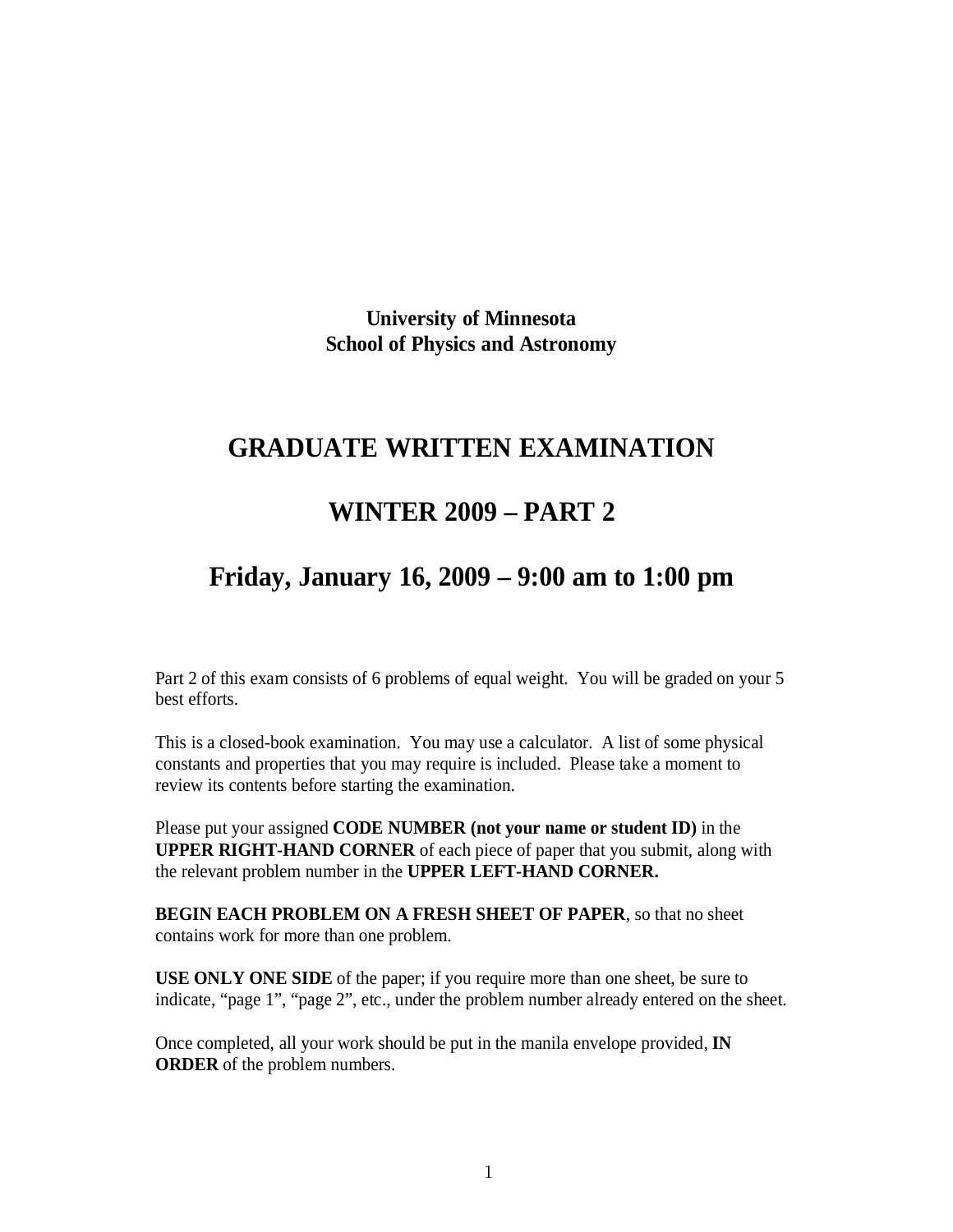## some produce in SI in SI in SI in SI in SI in SI in SI in SI in SI in SI in SI in SI in SI in SI in SI in SI i

Layout by Krister Henriksson, krister.henriksson@helsinki.fi (rev. April 7 2003)

| Constant                            | т пуэксаг сонвтанты нг от ангез           | Value                                                        |
|-------------------------------------|-------------------------------------------|--------------------------------------------------------------|
|                                     | Symbol                                    |                                                              |
| Pi                                  | $\pi$                                     | 3.141592654                                                  |
| Universal gravitational constant    | $G\,$                                     | $6.67259 \cdot 10^{-11} \text{ Nm}^2/\text{kg}^2$            |
| Standard acceleration of gravity    | $g_n$                                     | $9.80665 \text{ m/s}^2$                                      |
| Standard temperature                | $T_0$                                     | 273.15 K                                                     |
| Standard pressure                   | $p_0$                                     | $1 atm = 760 Torr = 101325 Pa = 1.01325 bar$                 |
| Molar volume at STP                 | ${\cal V}_m$                              | $22.42420 \cdot 10^{-3}$ m <sup>3</sup> /mol                 |
| Avogadro's constant                 | $N_{\rm A}$                               | $6.0221367 \cdot 10^{23}$ 1/mol                              |
| Gas constant                        | R                                         | 8.314510 $J/(mol·K)$                                         |
| Boltzmann's constant, $R/N_A$       | $k_B$                                     | $\frac{1.380658 \cdot 10^{-23} \text{ J/K}}{}$               |
|                                     |                                           | $= 8.617385 \cdot 10^{-5} \text{ eV/K}$                      |
| Speed of light in vacuum            | $\boldsymbol{c}$                          | $2.99792458 \cdot 10^8$ m/s                                  |
| Fundamental unit of electric charge | $\epsilon$                                | $1.60217733 \cdot 10^{-19}$ C                                |
| Mass of electron                    | $m_e$                                     | $9.1093897 \cdot 10^{-31}$ kg                                |
|                                     |                                           | $= 0.51099906 \text{ MeV}/c^2$                               |
| Mass of proton                      | $m_p$                                     | $1.6726231 \cdot 10^{-27}$ kg                                |
|                                     |                                           | $= 938.27231 \text{ MeV}/c^2$                                |
| Mass of neutron                     | $m_n$                                     | $1.6749286 \cdot 10^{-27}$ kg                                |
|                                     |                                           | $=939.56563~\mathrm{MeV/c^2}$                                |
| Universal atomic mass unit          | $\boldsymbol{u}$                          | $1.6605402 \cdot 10^{-27}$ kg                                |
|                                     |                                           | $= 931.49435 \text{ MeV}/c^2$                                |
| Permeability of vacuum              | $\mu_0$                                   | $4\pi \cdot 10^{-7} \text{ N/A}^2$                           |
|                                     |                                           | $= 1.256637061 \cdot 10^{-6} N/A^2$                          |
| Permittivity of vacuum              | $\varepsilon_0 = 1/(\mu_0 c^2)$           | $8.85418782 \cdot 10^{-12}$ F/m                              |
| Coefficient in Coulomb's law        | $1/(4\pi\varepsilon_0)$                   | 8.98755 $\cdot 10^9$ Nm <sup>2</sup> /C <sup>2</sup>         |
| Planck's constant                   |                                           | $6.6260755 \cdot 10^{-34}$ Js                                |
|                                     |                                           | $= 4.1356692 \cdot 10^{-15}$ eVs                             |
|                                     | $\hbar = h/(2\pi)$                        | $1.05457266 \cdot 10^{-34}$ Js                               |
|                                     |                                           | $= 6.5821220 \cdot 10^{-16}$ eVs                             |
| Electromagnetic coupling constant   | $\alpha = e^2/(4\pi\varepsilon_0\hbar c)$ | $7.29735308 \cdot 10^{-3}$                                   |
| (fine structure constant)           |                                           | $= 1/137.0359895$                                            |
| Rydberg's constant                  | $R_{\infty} = m_e c \alpha^2/(2h)$        | $1.0973731534 \cdot 10^7$ $1/m$                              |
|                                     | $\sigma = \pi^2 k_B^4 / (60 \hbar^3 c^2)$ | $5.67051 \cdot 10^{-8}$ W/(m <sup>2</sup> ·K <sup>4</sup> )  |
| Stefan & Boltzmann's constant       |                                           |                                                              |
|                                     |                                           | $=3.53925 \cdot 10^{11} \text{ eV}/(\text{m}^2 \text{ K}^4)$ |

Physical constants in SI units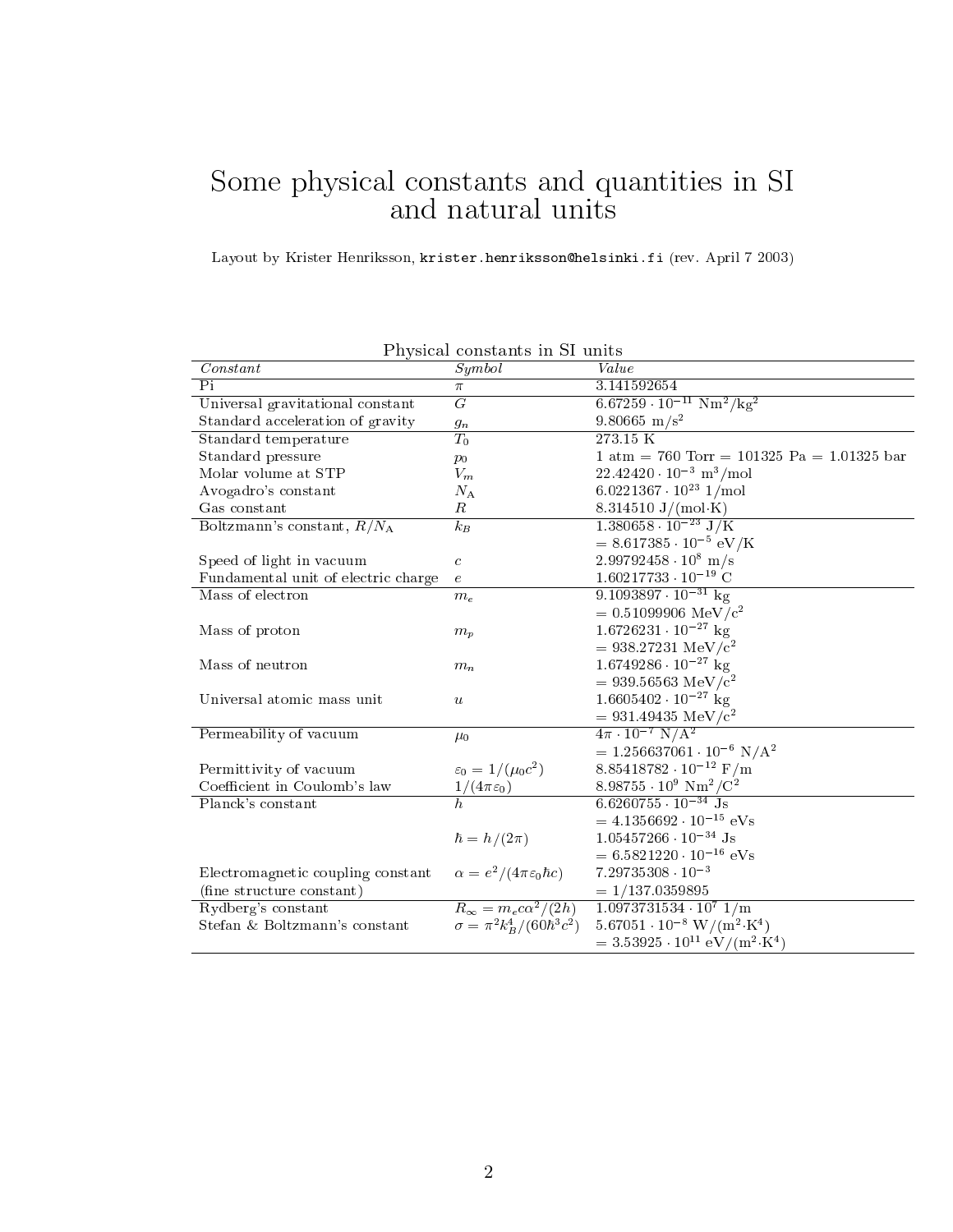1. Consider two identical particles, having spin 1/2, in a one dimensional box of length  $a$ . They are nonrelativistic and have mass  $m$ . In the first part of the problem they are not interacting.

- a. Write down the three lowest energy eigenstates of the system which are eigenstates of total spin, including both the spatial and spin parts of the wave functions. Write the energy of each state and make an energy diagram indicating the energies and degeneracies.
- b. Now introduce a delta function interaction

$$
V(x_1 - x_2) = \lambda \delta(x_1 - x_2)
$$

Find the resulting shifts in the energies of the states found in a) in first order perturbation theory in  $\lambda$ .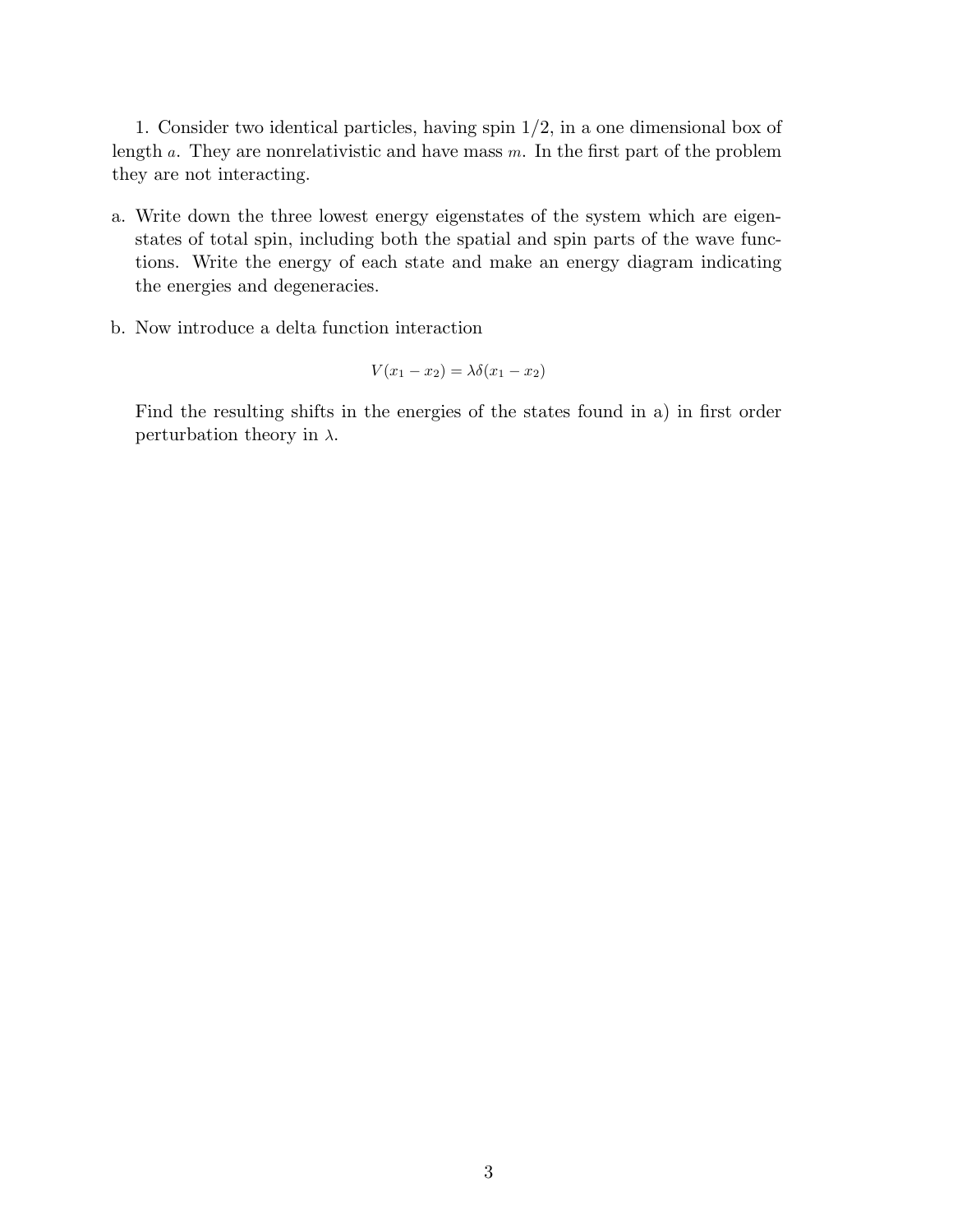2. An extremely long uniform string of linear mass density  $\mu$  under tension  $\tau$  has a small bead of mass m attached to it at  $x = 0$  (the center of the string). A transverse harmonic wave of form  $A Re(exp(i kx - i\omega t))$  travels from one end of the string toward the bead where part of it is reflected and part is transmitted.  $(\omega = \sqrt{\tau/\mu}k$  but you will not need to use this in this problem.) Ignore the effects of the ends of the string far to the left and right of the origin.

- a. What are the boundary conditions at the bead which constrain the amplitudes of the incident, reflected and transmitted waves?
- b. Find explicit functional forms for the steady state reflected and transmitted waves in terms of the parameters of the incoming wave.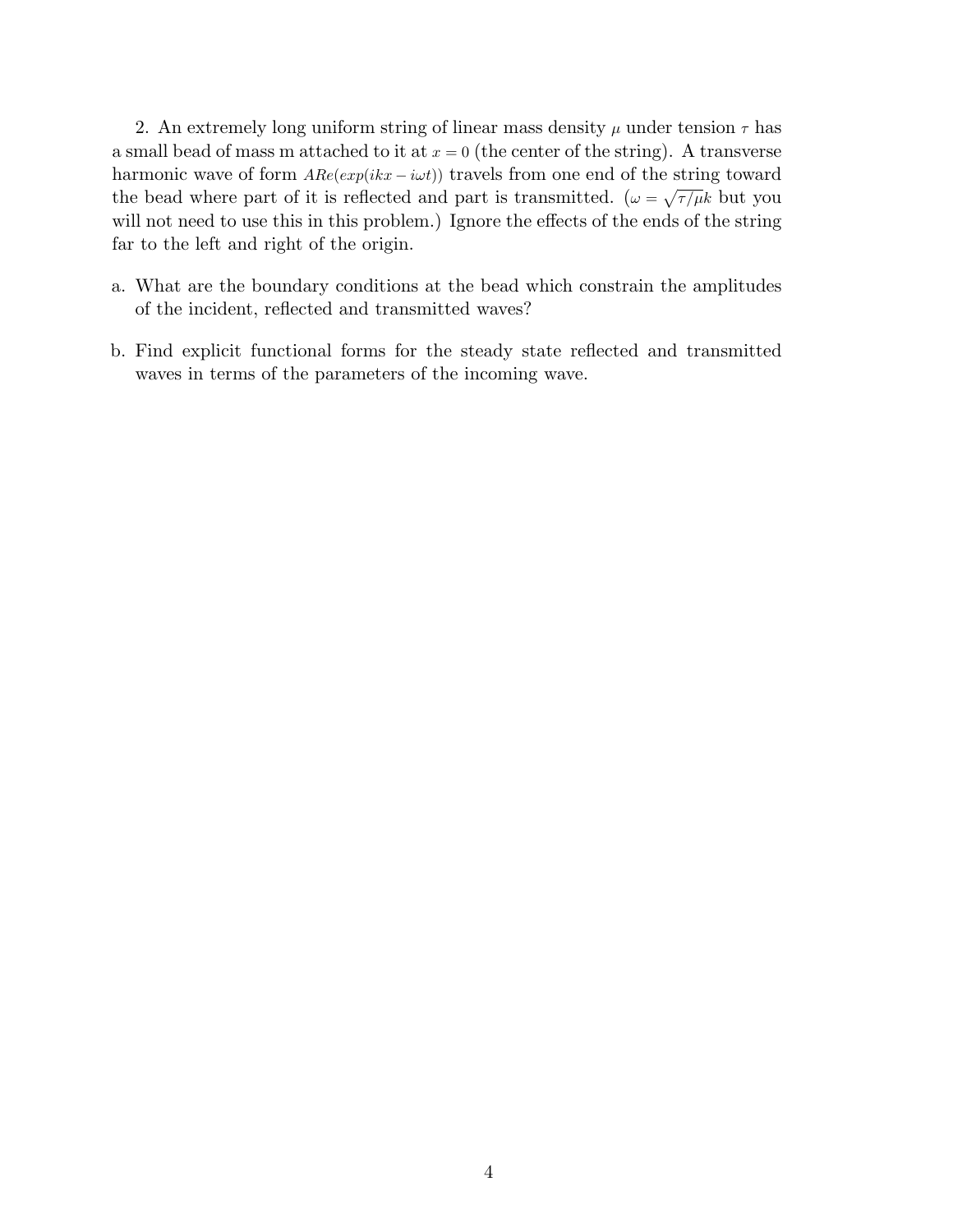- 3. The neutron has an average lifetime of 887s.
- a. The neutron decays into a proton and two leptons. What are the leptons?
- b. If neutrons from a cosmic ray interaction 2 light years from earth reach the earth with probability of e<sup>−</sup><sup>1</sup> , what must their energy be (in a coordinate system at rest with respect to the earth)?
- c. If the leptons are emitted in directions perpendicular to direction of the neutron flight path in the center of mass frame, what is the angle which the daughter anti-neutrino makes with the flight path of the neutron in a frame of reference fixed with respect to the earth? (You may assume that the proton is at rest in the center of mass frame.)
- d. What is the energy (in the earth's frame) of the anti-neutrinos emitted at this angle?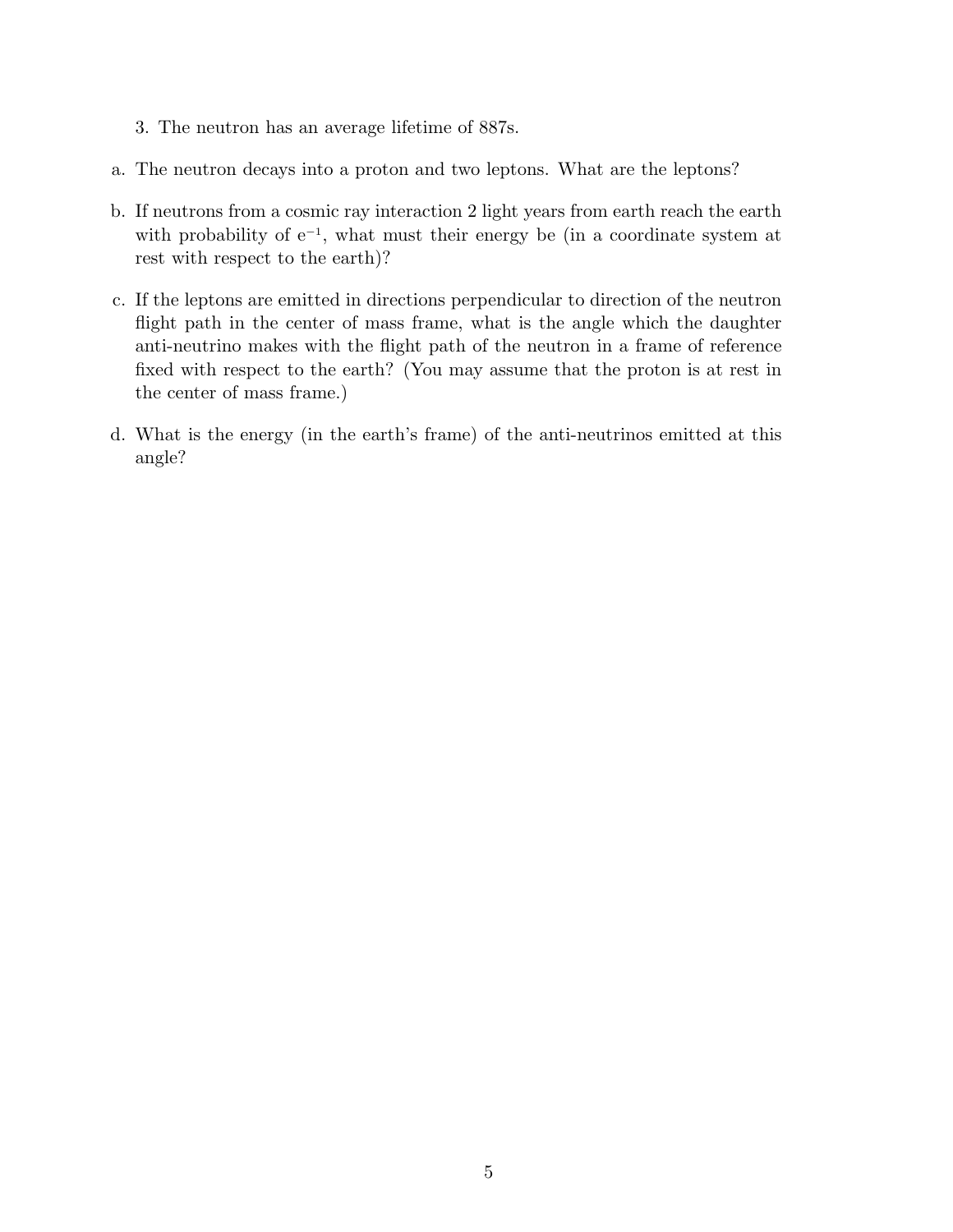4. A spherical particle of uniform mass density  $\rho$  and radius a falls starting with zero velocity in an isothermal atmosphere from height L above the surface of a planet. L is much less than the curvature of the planet surface. The acceleration due to gravity at the surface is g. The atmospheric mass density at the planet surface is  $\rho_0$  and the average molecular mass in the atmosphere is m. Taking bouyancy forces but not effects of atmospheric friction into account, what is the vertical velocity of the particle just before it hits the surface? Simplify the expression in the limits  $L >> k_B T/mg$  and  $L << k_B T/mg$ . Draw a qualitative graph of the final velocity as a function of  $L$  including the behavior in both limits.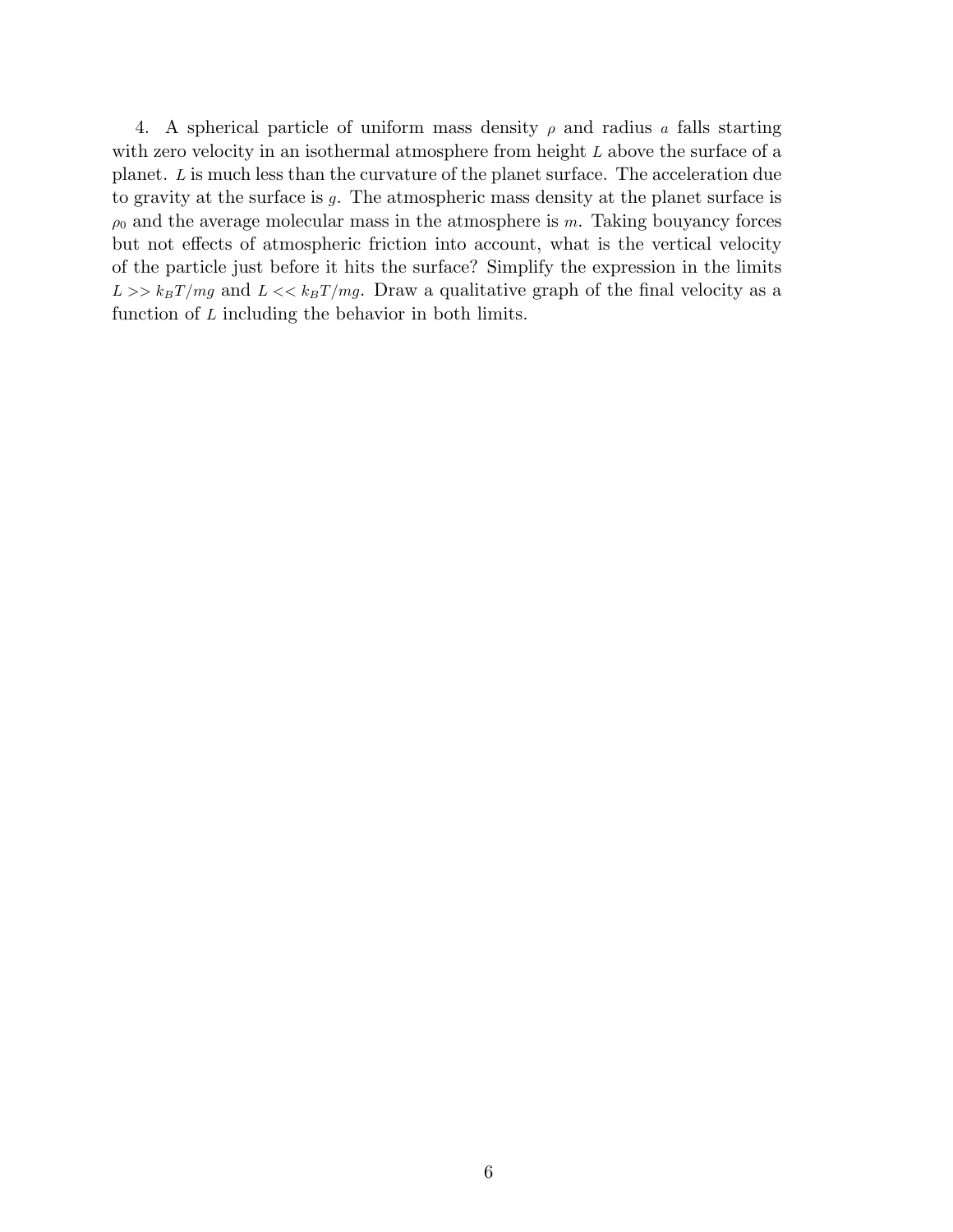5. Two spherical cavities, of radii a and b, are hollowed out from the interior of a (neutral) conducting sphere of radius R. At the center of each cavity a point charge is placed, call these charges  $q_a$  and  $q_b$  and let the distance between them be  $r_{ab}$ .

- a. Find the surface charge densities  $\sigma_a, \sigma_b$  and and  $\sigma_R$  on the surfaces of the two cavities and the outer surface of the conducting sphere.
- b. What is the field outside the conductor?
- c. What is the force on  $q_a$  and  $q_b$ ?